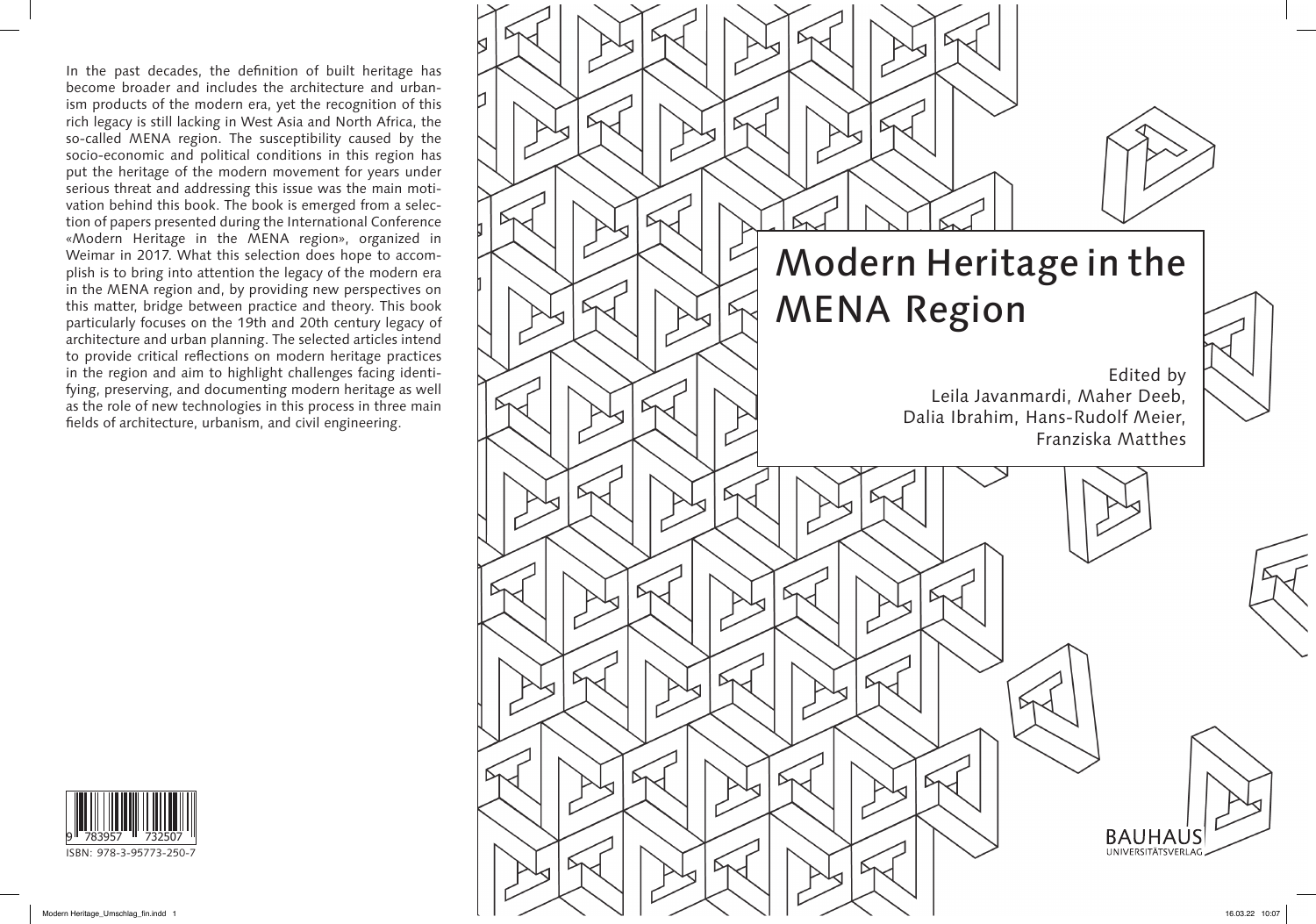Modern Heritage in the MENA Region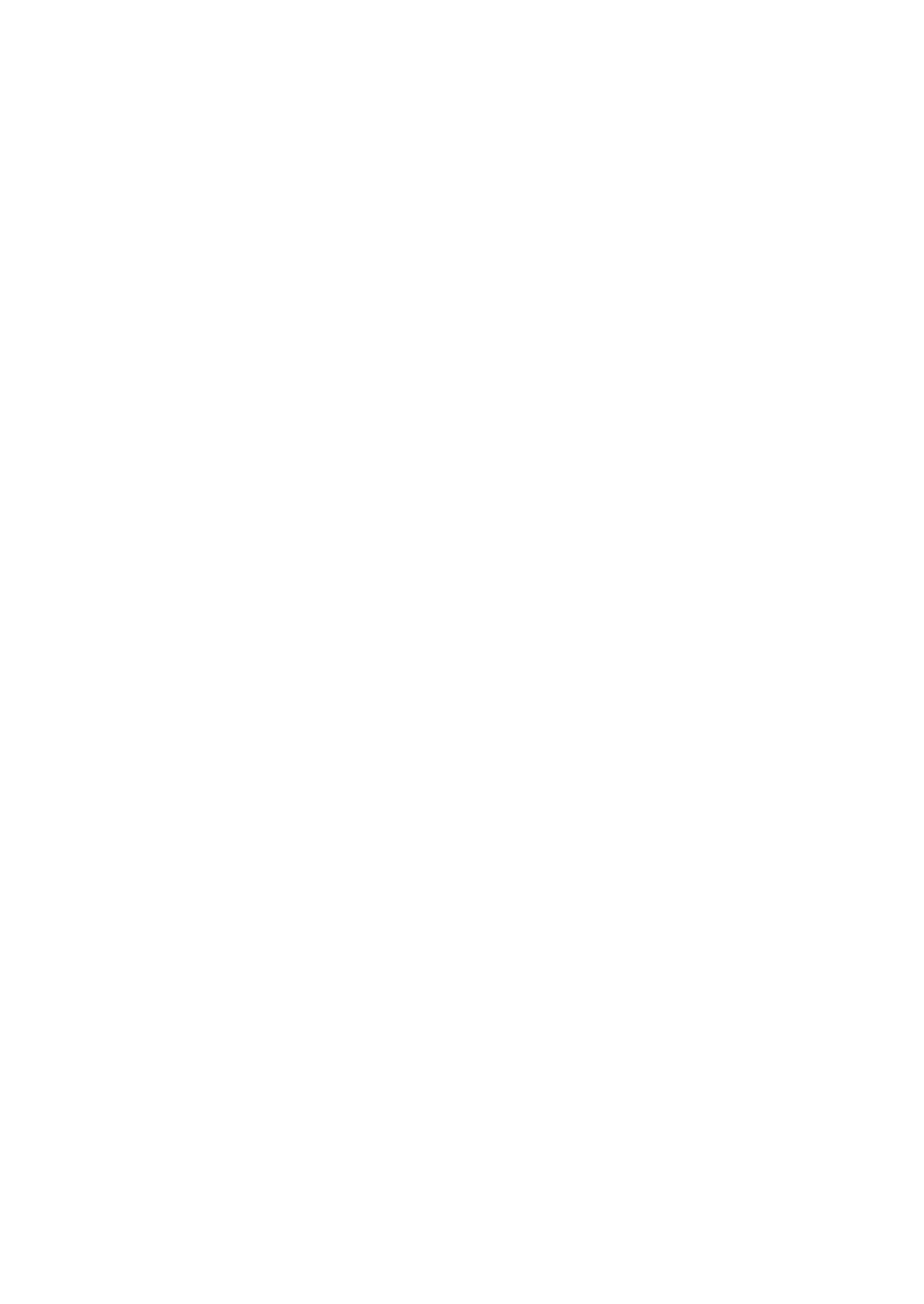# Modern Heritage in the MENA Region

Edited by Leila Javanmardi, Maher Deeb, Dalia Ibrahim, Hans-Rudolf Meier, Franziska Matthes

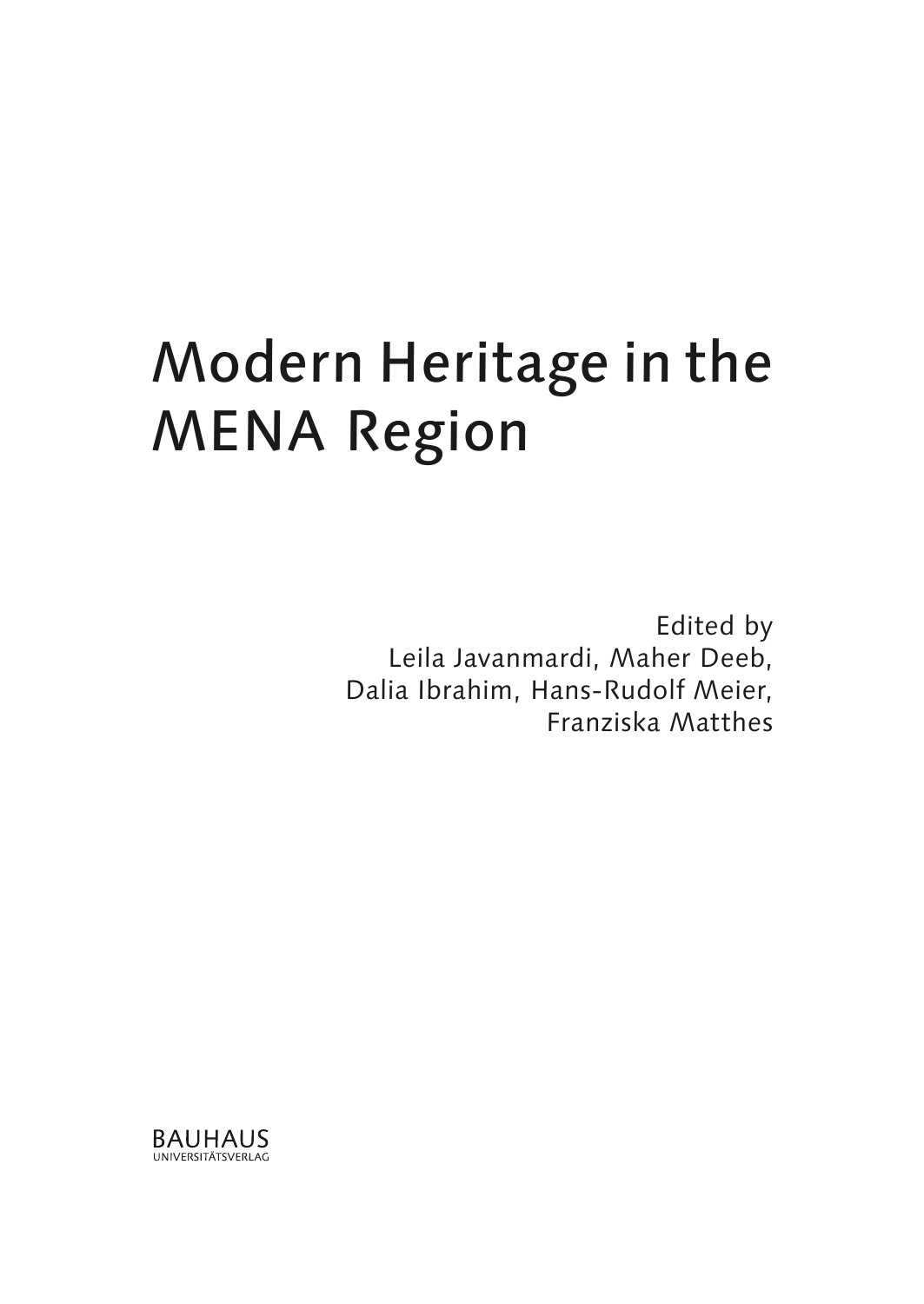Gedruckt mit Unterstützung des Deutschen Akademischen Austauschdienstes und des Bundesministeriums für Bildung und Forschung





Besuchen Sie uns im Internet: www.asw-verlage.de

© Bauhaus-Universitätsverlag als Imprint von arts + science weimar GmbH, Ilmtal-Weinstraße 2022

Kein Teil dieses Werkes darf ohne schriftliche Einwilligung des Verlages in irgendeiner Form (Fotokopie, Mikrofilm oder ein anderes Verfahren) reproduziert oder unter Verwendung elektronischer Systeme digitalisiert, verarbeitet, vervielfältigt oder verbreitet werden. Die Angaben zu Text und Abbildungen wurden mit großer Sorgfalt zusammengestellt und überprüft. Dennoch sind Fehler und Irrtümer nicht auszuschließen. Für den Fall, dass wir etwas übersehen haben, sind wir für Hinweise der Leser dankbar.

Satz und Gestaltung: Monika Aichinger, arts + science weimar GmbH Druck: Beltz Bad Langensalza GmbH

ISBN 978–3-95773–250–7

#### Bibliografische Information der Deutschen Nationalbibliothek:

Die Deutsche Nationalbibliothek verzeichnet diese Publikation in der Deutschen Nationalbibliografie; detaillierte bibliografische Daten sind über http://d-nb.de abrufbar.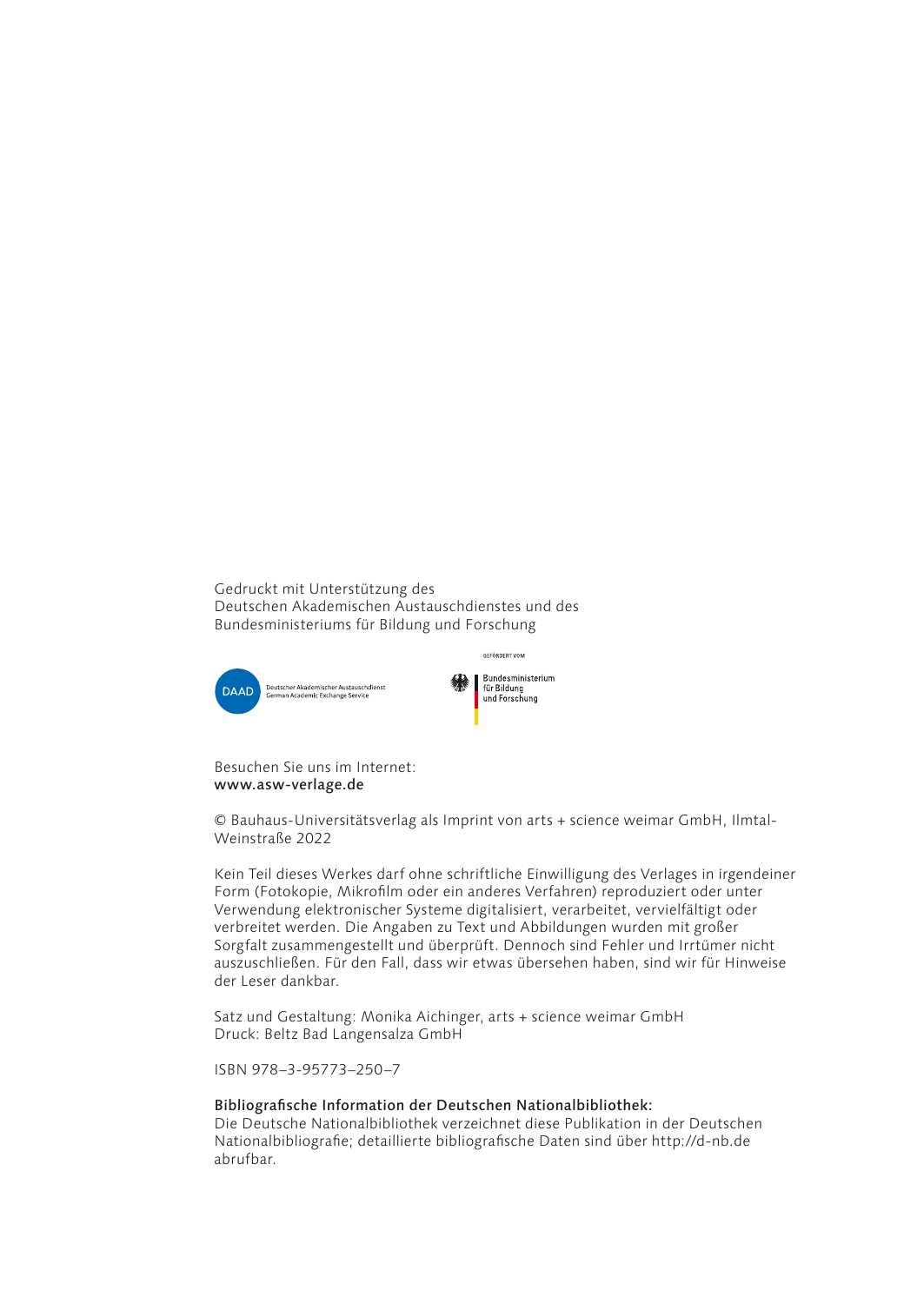### **CONTENTS**

|                                                          | <b>INTRODUCTION</b>                                                                                                                 | 7  |  |
|----------------------------------------------------------|-------------------------------------------------------------------------------------------------------------------------------------|----|--|
|                                                          | <b>CHAPTER ONE: ARCHITECTURE OF MODERNITY</b>                                                                                       |    |  |
| $\mathbf{I}$                                             | Aylin Orbasli: Preserving the modernist vernacular in the Middle East                                                               | 16 |  |
| Ш                                                        | Mouloud Allek: An Approach to a Possible Autonomous Identity of<br>Architectural Buildings                                          | 23 |  |
| Ш                                                        | Sajida Kadhim Oleiwi, Hisham Alaa Husain Alsaady, Ghada Alslik:<br>The evolution of Iraqi modern house out of traditional one       | 32 |  |
| CHAPTER TWO: HERITAGE AND THE EFFECT OF CAPITALISM<br>43 |                                                                                                                                     |    |  |
| IV                                                       | Didem Acar, Didar Acar Karadeniz, Sila Burcu Başarır: Effects of the<br>Neo-liberalism after 1980 in Istanbul and Ankara            | 44 |  |
| V                                                        | Leila Javanmardi: Modern Heritage under Commercial Real Estate<br>Market in the Middle East: Turkey, Egypt and Iran as case studies | 62 |  |
| VI                                                       | Aidin Torkameh: Rethinking Tehran Modern Heritage through the<br>Lens of Production of Space                                        | 74 |  |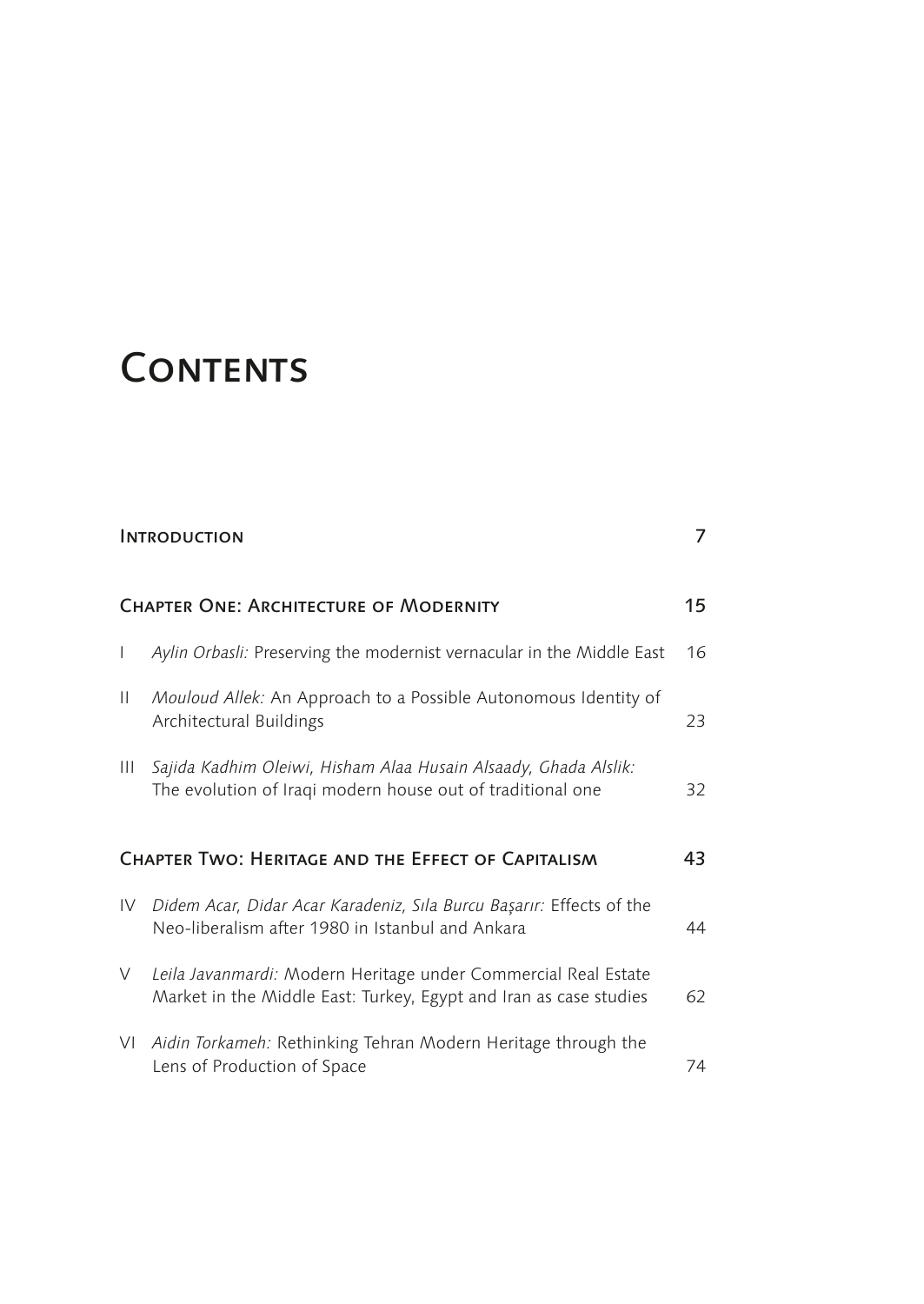|    | <b>CHAPTER THREE: ADAPTIVE REUSE APPROACH</b>                                                                                                                                       | 83  |
|----|-------------------------------------------------------------------------------------------------------------------------------------------------------------------------------------|-----|
|    | VII Somayeh Fadaei Nezhad Bahramjerdi, Pirouz Hanachi, Hadi Naderi:<br>Conservation of Modern Architectural Heritage through adaptive<br>reuse approach with case studies           | 84  |
|    | VIII Sedef Sav, Özge Cordan: An adaptive reuse proposal for<br>Nicosia City Museum                                                                                                  | 96  |
| IX | Hadeer Alshami, Ghada Alslik: Conservation and rehabilitation of<br>modern heritage in Iraq following four decades of wars                                                          | 110 |
|    | <b>CHAPTER FOUR: HERITAGE PRESERVATION AND SUSTAINABILITY</b>                                                                                                                       | 121 |
|    |                                                                                                                                                                                     |     |
| X  | Mohammadreza Ranjazemay Azari, Mohammadjavad Mahdavinejad:<br>Structural Typology of Modern Heritage                                                                                | 122 |
| XI | Mohammadjavad Mahdavinejad, Atefeh Omidkhah Kharashtomi,<br>Maryam Talaei, Maryam Rasoolzadeh: A future for the industrial<br>heritage of Iran: reprogramming for valuable monument | 130 |
|    | XII Adham Abulnour: A dialogue of scientific uncertainty<br>and disaster preparedness in heritage sites: The case of<br>Tuthmosis obelisk, Karnak                                   | 141 |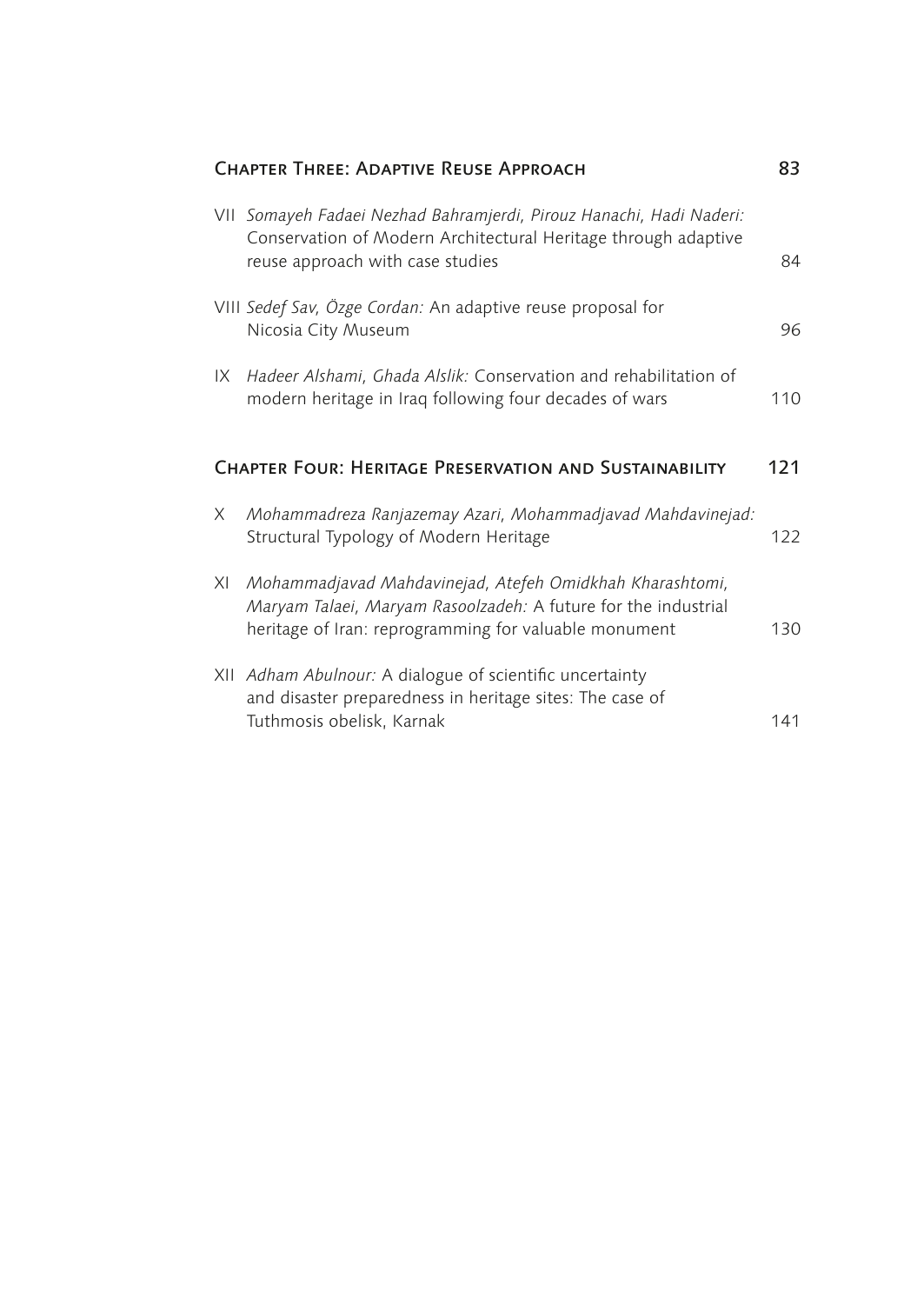### Introduction

Leila Javanmardi, Maher Deeb, Dalia Ibrahim, Hans-Rudolf Meier, Franziska Matthes, Bauhaus-Universität Weimar

In the past decades, the definition of built heritage has become broader and includes the architecture and urbanism products of the modern era, yet the recognition of this rich legacy is still lacking in the Middle East and North Africa, the so-called MENA region. The susceptibility caused by the socioeconomic and political conditions has put the heritage of the modern movement for years under serious threat. But what is considered modern and what is modern heritage in the MENA region?

Answering those questions was the motivation that triggered the authors to organize the *Modern Heritage in the MENA Region* conference. Held at Bauhaus-Universität Weimar in August 2017 and as part of Young Bauhaus research International Conference series, the conference aimed to address the challenges identification, documentation and preservation of modern heritage are facing in the MENA.

A multidisciplinary group of young researchers, Leila Javanmardi, Maher Deeb and Dalia Ibrahim supervised by Hans-Rudolf Meier, chair for Heritage Conservation and Architectural History, took the opportunity to bring together academics, scholars, and young researches to exchange experiences and to discuss options and strategies on the topic and to explore new approaches and strategies regarding the different aspects of *Modern Heritage.* This conference particularly focused on the 19<sup>th</sup> and 20<sup>th</sup> century legacy of architecture and urban planning. Furthermore, it highlighted the countries such as Syria and Iraq that are suffering from civil wars which not only are causing loss of lives but also influence their heritage significantly.

The conference also focused on the role of engineers in documenting the structures including damage by utilizing modern technology. Such documentation provides important material for further theoretical studies which help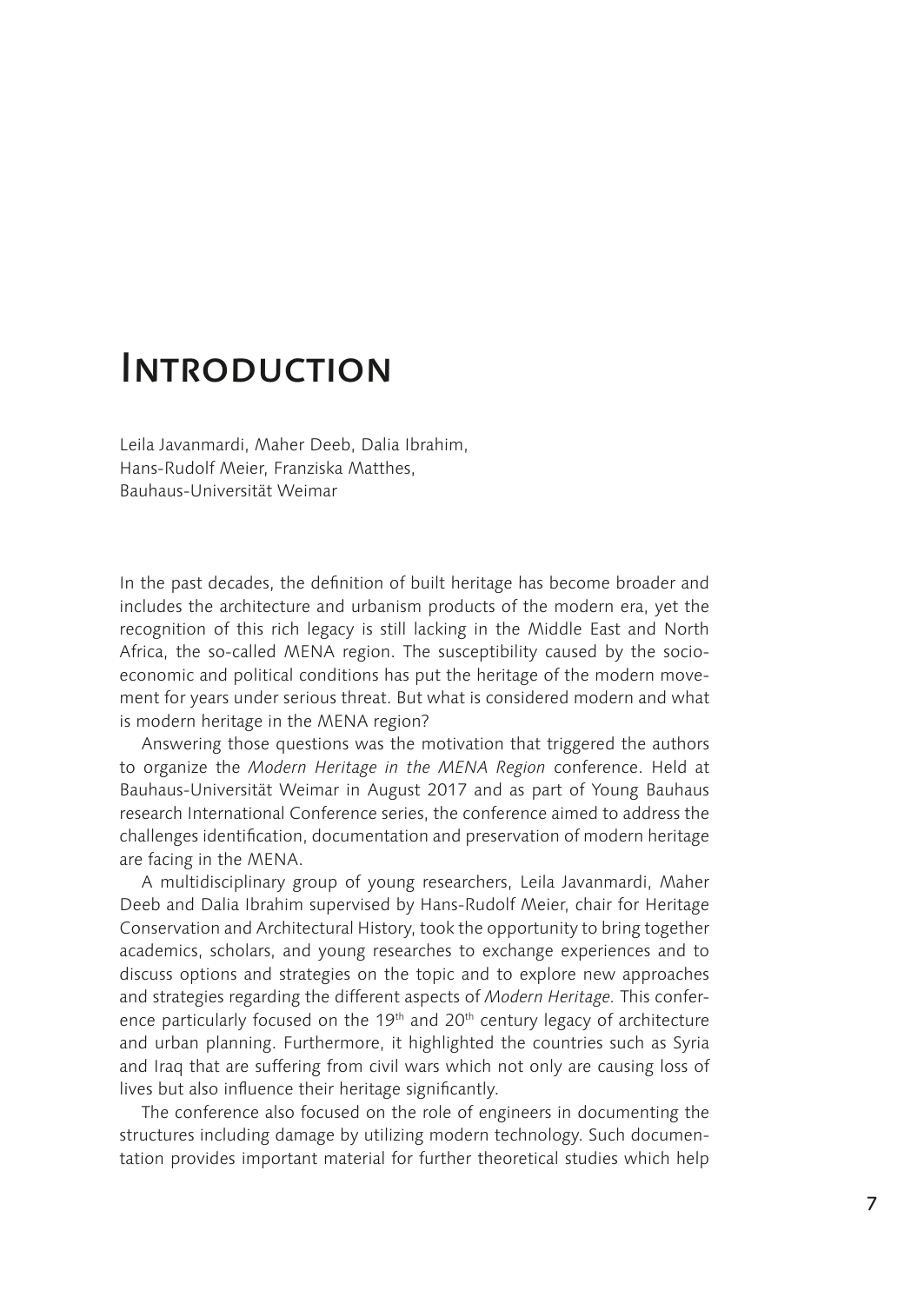engineers to develop models such as Finite Element Models (FEM) to assess the structural health performance of modern Heritage. The current research programs at the Bauhaus-Universität Weimar, such as the research training groups GRK 2227 *Identity and heritage,* GRK 1462 Evaluation of Coupled Numerical and Experimental Partial Models in Structural Engineering, and the BMBF-Research Group *Which monuments, which modernity?* were also reflected at this event.

The conference strived to provide an international platform and to promote the cooperation between the national and international academics, scientists and young researchers. Within this two-day conference, the discussion was enhanced by valuable keynote presentations from Mirjam Brusius (University of Oxford: People and Places. Some thoughts on Preservation), Mina Marefat (Georgetown University: Whose Heritage is it anyway? Complexities & Contradictions of Modern Heritage in the MENA region) Aylin Orbasli (Oxford Brookes University: Preserving the modern 'vernacular' in the Middle East) and Norman Hallermann (Bauhaus-Universität Weimar: UAS based Survey, Documentation and Preservation of Heritage Structures), as well as 22 presentations and posters prepared by researchers from 9 countries: Algeria, Egypt, Germany, Iran, Iraq, Italy, Kuwait, Syria and Turkey. The interdisciplinary international audience represented the importance of this topic not only for the MENA region but for the whole world.

The current book is emerged from a selection of the contributed papers at this conference. As a pioneer work on the state of modern heritage in the Middle East and North Africa, what this book and the authors do hope to accomplish is to bring into attention the legacy of modern era in the MENA and by providing new perspectives on this matter, bridge between practice and theory. The book aims to highlight challenges facing identifying, preserving and documenting modern heritage as well as the role of new technologies in this process in three main fields of architecture, urbanism and civil engineering. However, it does not intend to provide a comprehensive documentary of the modern heritage in the east. Instead, it provides critical reflections on modern heritage practices in the region in the following four chapters:

Chapter one, Architecture of Modernity: In this chapter Aylin Orbasli focuses on the modernist vernacular architecture in the Middle East. Using distinct geographical regions in Turkey, Jordan, Israel/Palestine and the Arabian Gulf States as the case studies the paper highlights this rarely recognized heritage as the representative of a critical period of modernisation in the region. Further it addresses the current conditions and identifies the conservation challenges. Mouloud Allek has particularly focused on the relationship between homocentricity and the architectural structures. The paper provides three philosophical contexts in order to reconsider the relationship between human beings and structures and highlight the importance of reviewing the development of human thinking from the *inside thinking* toward the *outside thinking.* Finally, Sajida Kadhim Oleiwi, Hisham Alaa Husain Alsaady,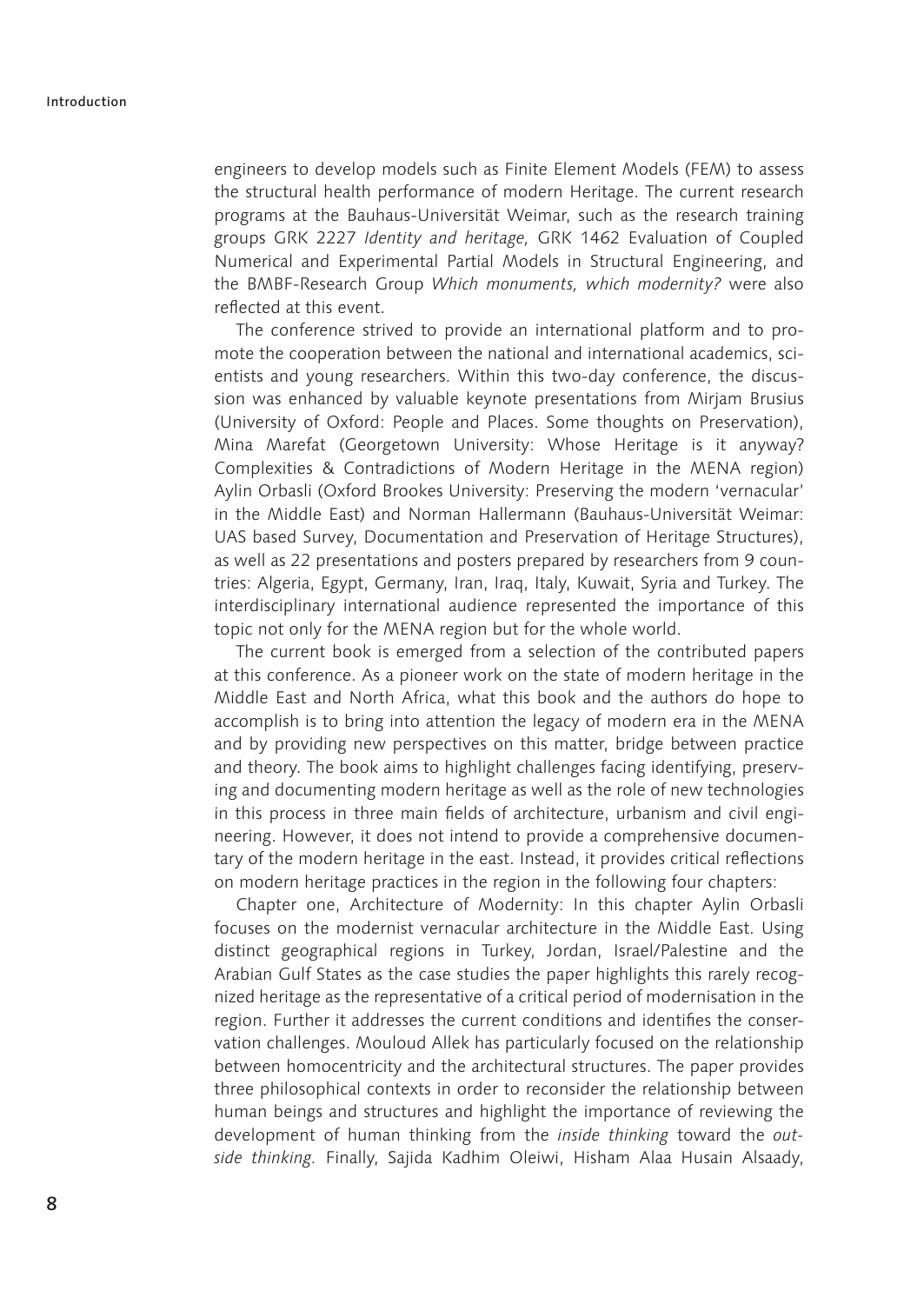and Ghada Alslik unfold the gradual transformation of traditional residential houses in Iraq and trace the evolution of Iraqi residential modernism. The role of modernization on the alternation of single-family houses and the reshape of the urban fabric is the focus of this research. Later, the article traces the physical and functional changes through the time and identifies the major characteristics of the modern house.

Chapter two: Heritage and the Effect of Capitalism engages the reader with a critical approach toward the modern heritage. The first two articles of this chapter unravel the effect of profit-oriented policies on the built heritage of the modern era and the last article analyses the modern heritage through the lens of production of space under planetary urbanization. In this respect, Leila Javanmardi reviews the rise of modern heritage practices in the world and through import-export approach seeks to unfold the state and society perspective. Furthermore, by providing different case studies in Egypt, Iran and Turkey, the paper highlights the existing gaps in legal apparatus and the role of real estate market in the demolition of modern heritage in the region. In the last part the role of heritage activists has been discussed. This paper is followed by the work of Didem Acar, Didar Acar Karadeniz, and Sıla Burcu Başarır who have focused on the transformation of architecture and urban spaces under the neoliberalism policies in Turkey. Their paper discusses the effect of *nationalist-conservative ideology* as part of the applied neoliberalism policies on restructuring the cities after 1980. The two concepts of *revanchism* and gentrification have also been traced on the implemented urban projects in the two cities of Istanbul and Ankara. In the last paper, Aidin Torkameh discusses the methodological and ontological dimension of the modern heritage and criticizes the today's dominant approach of urban studies in Iran. The article begins with the introduction of Tehran Circle, a group of Iranian urban researchers, concentrating on problematization of the Tehran urbanization process. The group operates as an informal collective consisting up to 15 urban researchers mostly based in Iran or joining from abroad. The group actively works on creation of a new conceptual framework based on Lefebvre's ideas on one hand and the social realities of contemporary Iran on the other.

Chapter three: Adaptive Reuse Approach sheds the light on the importance of adoptive reuse approaches. By providing different case studies in Iran, Turkey and Iraq, the three papers examine the success of adoptive reuse approaches at a more practical level.

Somayeh Fadaei Nezhad Bahramjerdi, Pirouz Hanachi, and Hadi Naderi, identify the effective criteria of adaptive reuse of architectural heritage and study these criteria in two case studies in Tehran. While the authors address the Nazdik café complex and the Ab-Anbar Gallery, they point out that these two case studies are among the first projects that have been refurbished by the private sector. Further they represent a set of actions which have been taken in both case studies and mention the aspects which were determined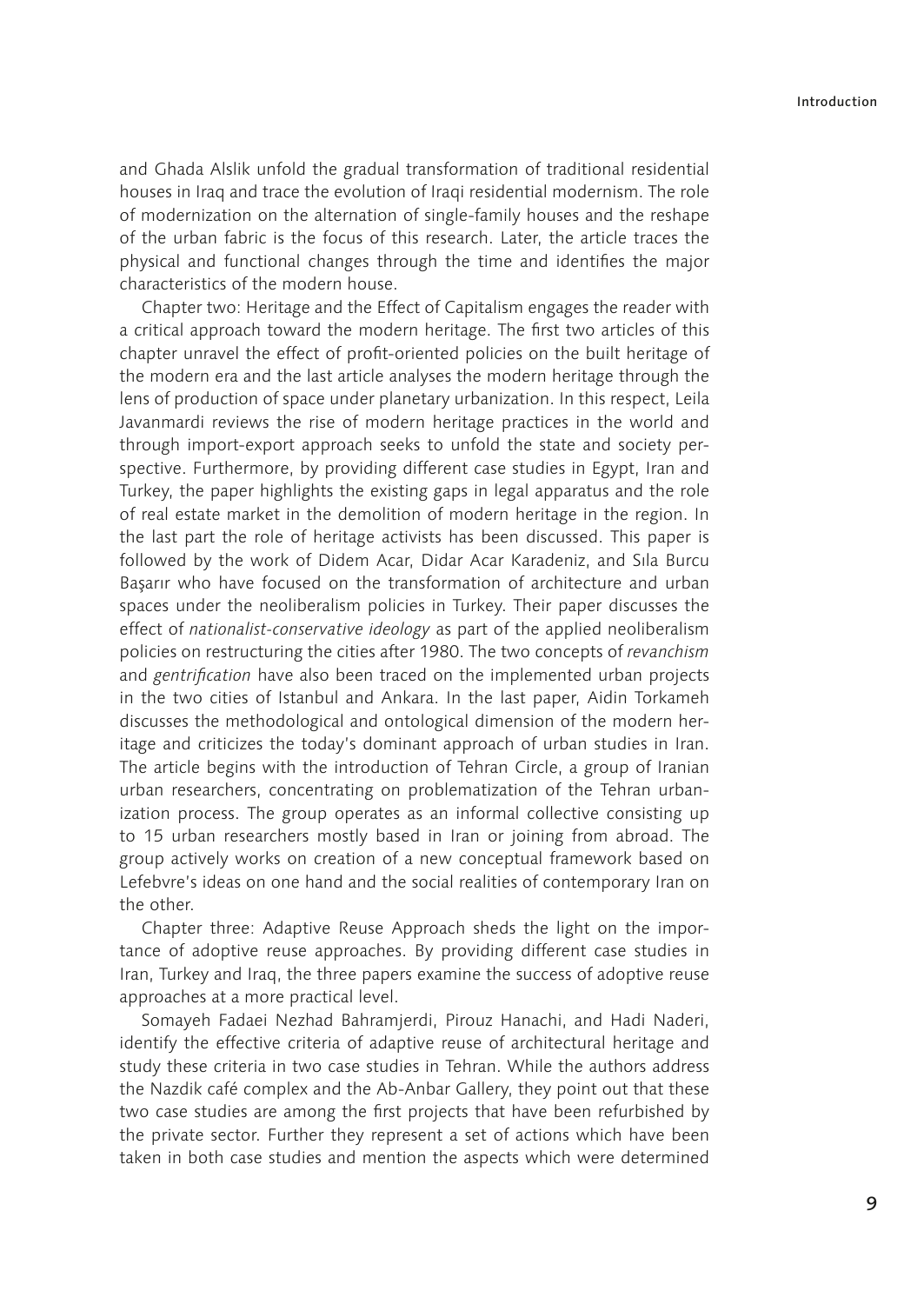as the main criteria for the adaptive reuse approach. The second paper by Sedef Sav and Özge Cordan points out the importance of ensuring sustainability through adaptive reuse of historic buildings and focuses on preserving the historical buildings that have lost their original function and have been refunctioned. Using Nicosia City Museum as an example, the study aims to find out for which reasons and for what qualities historic buildings are being used as museums and to identify the intervention approaches. Hadeer Alshami and Ghada Alslik have mainly focused on the rehabilitation of modern heritage buildings in Iraq. With an introduction to the modern heritage in Iraq, the authors discuss the types of risks and the challenges that modern heritage faces.

Finally, chapter four: Heritage Preservation and Sustainability engages the reader from engineering perspective and provides an overview of the conservation policies in the region. Mohammadreza Ranjazemay Azari and Mohammadjavad Mahdavinejad explore the structure of industrial factories. By documenting different case studies, their work classifies the structural typology of industrial legacy of modern era in Iran. The paper also presents the safeguarding and consolidation strategies for the adaptation of contemporary life. Adham Abulnour represents an example on preparedness for possible threats that are unconsidered in historical sites in Egypt. With an introduction to recent conversation projects in the Karnak the paper shows the simulation experiments which was shrouded by scientific uncertainty and insufficient data.

As an outcome of the cooperation between Iran and TICCIH (The International Committee for Conservation of Industrial Heritage), huge steps have been taken to document and preserve many industrial heritages in Iran. Mohammadjavad Mahdavinejad, Atefeh Omidkhah Kharashtomi, Maryam Talaei, and Maryam Rasoolzadeh highlighted in this research such movement and introduced a framework to enhance this valuable building identification procedure. The research presents a multi-stage value framework that translates the qualitative-based selection as a conceptual goal to a quantitativebased selection procedure.

#### Acknowledgments

The conference as well as the publication are part of the project "Welt.Raum. Bauhaus | IPID4all – International Promovieren in Deutschland – for all" which is promoted by the German Academic Exchange Service and funded by the Federal Ministry of Education and Research. The book includes the updated versions of a selection of papers presented at the Young Bauhaus Research International Summer Conference *Modern heritage in the MENA region* which was hosted at Bauhaus-Universität Weimar on August 2017, chaired by Hans-Rudolf Meier and organised by Leila Javanmardi, Maher Deeb, Dalia Ibrahim, and Franziska Matthes. The book received significant support from Bauhaus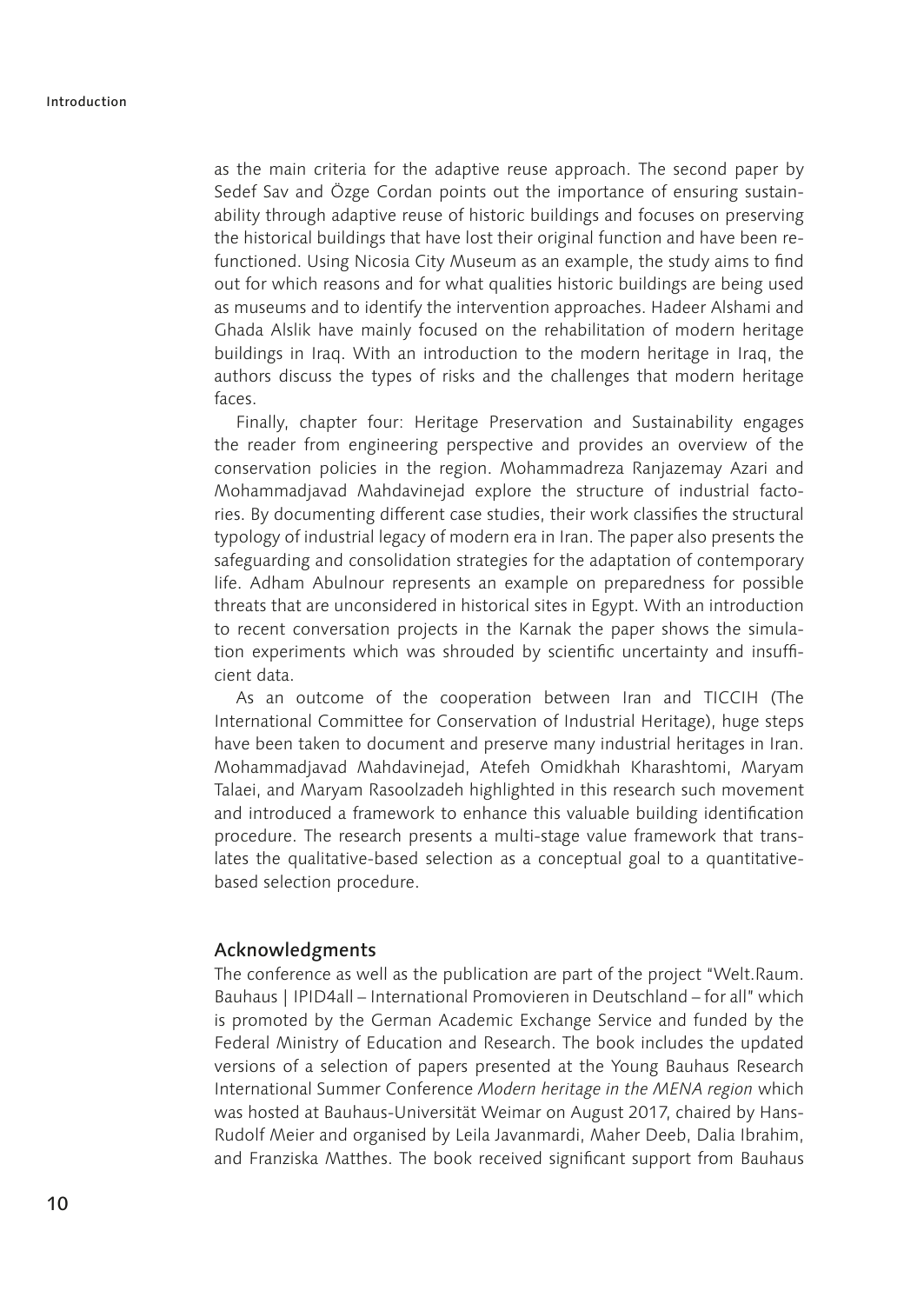Research School and the editors would like to thank the Bauhaus Research School team, especially Kathrin Lankes and Meeta Khurana Wolff, to whom this book owes its preparation and without their excellent help this publication would not have been possible. The editors would also like to warmly thank Caroline Allen for proofreading the articles.

#### About the Editors

Leila Javanmardi: born in 1986 in Tehran, Iran. She is an urban researcher and in her final year of PhD at Bauhaus-Universität Weimar. She received a bachelor's degree in urban planning and a master's degree in urban and regional design. Interested in Marxian urban studies her research focuses on power, social class, and urbanism under capitalism. In her doctoral research, she investigates modern urbanism in Iran and the pattern behind the regime's dictatorial policies. She was the scholarship holder of the Post-Graduate funding from the free state of Thuringia and has working experiences as lecturer and teaching assistant as well as urban and landscape designer in Iran and Germany. Researching the legacy of modern urbanism in her last work on one side and observing the effect of recent events and conflicts in Middle East and North Africa on the other, motivated her to highlight the fragility of modern heritage in the region.

Maher Deeb – Data Scientist: born on 06.09.1984, Tartous, Syria. He graduated 2007 from Damascus University-Syria as a civil engineer – structural engineering department. He participated in 2009 in the "Natural Hazard and Risk in structural Engineering (NHRE)" international Master program at the Bauhaus-Universität and obtained his degree in 2011. He joined the research training group GRK1462 and finished his doctoral study in 2018. In his work, he discusses the influence of engineering model quality on the reliability of the inspection method for damage detection in civil engineering structures. Health Monitoring and preservation of modern heritage against natural hazards are interesting conference subtopics where his Master and Ph.D. works can be applied in practice.

Dalia Ibrahim: born on 02.02.1984. She holds a Master of Science in Architectural Engineering from Cairo University. Currently, she is a PhD. candidate in Architecture and Urbanism Faculty at Bauhaus-Universität Weimar, Germany. She has nine years of professional experience in the field of architecture and urban planning; undertaking data collection, data analysis and reports preparation for several regional and national environmental management and urban planning projects such as Vulnerability Assessment of Freshwater Resources to Climate Change and Environment Outlook for the Arab Region. In addition to this, she also works as a user experience architect for digital products, taking them from concept to launch, conceptualizing, creating an interaction design and building design interfaces.

Hans-Rudolf Meier: born on 09.11.1956 in Zurich, Switzerland. He is the chair holder for the Preservation of Historical Monuments and Sites and the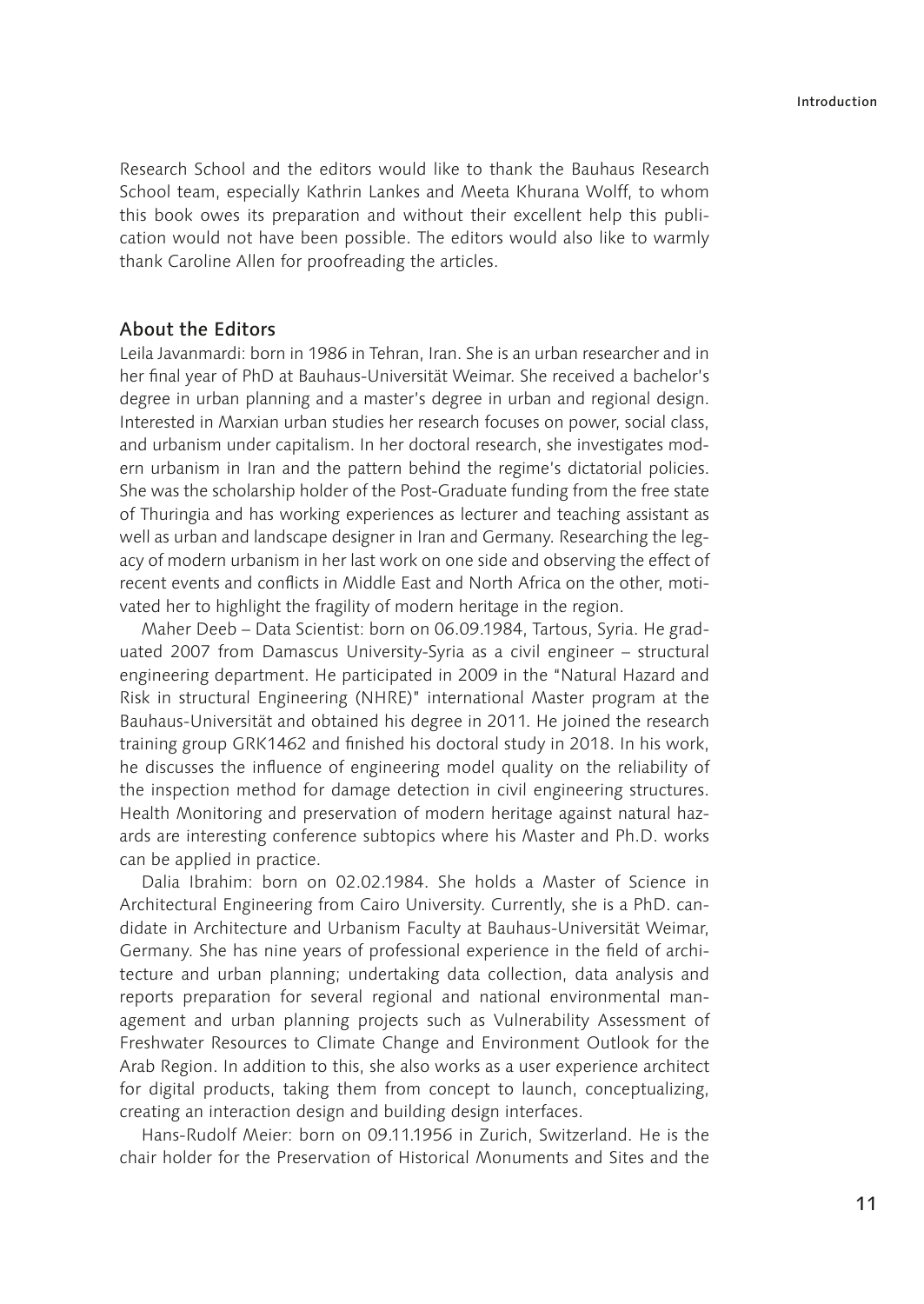History of Architecture at the Faculty of Architecture and Urbanism, Bauhaus-Universität Weimar. He graduated in history of art and medieval archaeology at the University of Basel, where he got also his PhD degree and the Venia legendi with his postdoctoral thesis (habilitation). He was an assistant at the Institute of the History of Art, University Basel and at the Medieval Institute of the University of Fribourg, Research-Member of the Swiss Institute in Rome and Assistant Professor at the Institute for Preservation of Historical Monuments at the Faculty of Architecture of the Swiss Federal Institute of Technology (ETH Zürich). 2003–2007 he was Professor for Preservation of Historical Monuments and Building Archaeology and Dean of the post-gradual Master course *Conservation and Urban Development* at the Technische Universität Dresden, before he changed to the Bauhaus-Universität Weimar, where he was 2011/12 Vice-president. He published 12 books and more than 80 articles in the field of history and theory of preservation, urban heritage, history of architecture and medieval art history and archaeology.

Franziska Matthes: born on 17.09.1982 in Gera, Germany. She graduated in Communication Science at the University of Erfurt, where she also got her PhD degree in 2014. Since 2014 she worked as project coordinator at the Bauhaus Research School, a central organisation which supports young researchers and artists at the Bauhaus-Universität Weimar, where she is, inter alia, responsible for the internationalization, qualification and funding of doctoral candidates. As researcher and science management she organised several international and interdisciplinary academic and business conferences.

#### Contributors

Abulnour, Adham, Ph.D. Arab Academy for Science and Technology-AAST, Egypt adhamabulnour.devco@gmail.com

Acar, Didar, MArch Mimar Sinan Fine Art University, Turkey didar\_acar@hotmail.com

- Acar, Didem, Ph.D. Candidate Bauhaus-Universität Weimar, Germany didem.acar@uni-weimar.de0
- Allek, Mouloud, Ph.D. Candidate Georg-August-Universität Göttingen, Germany allek1980@yahoo.fr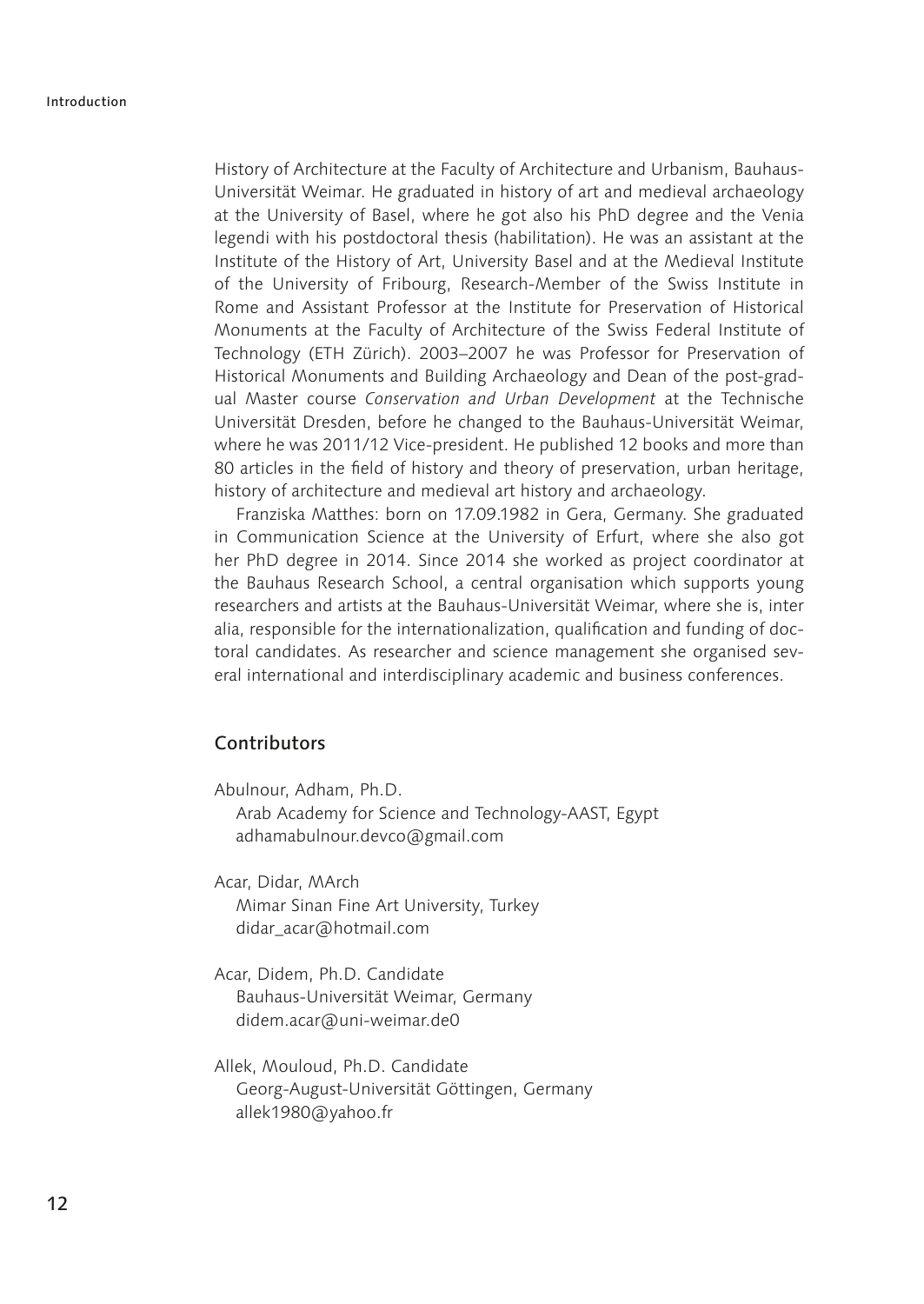Alshami, Hadeer University of Baghdad, Iraq hadeeralshami@gmail.com hadieralshami@yahoo.com

Alslik, Ghada University of Baghdad, Iraq ghadamrs@gmail.com

Azari, Mohammadreza, Ph.D. Candidate Tarbiat Modares University, Tehran, Iran mr\_azar83@yahoo.com

Başarır, Sıla Burcu, Research Assistant Technical University İstanbul, Turkey basarirs@itu.edu.tr

Cordan, Özge, Associate Professor Istanbul Technical University, Turkey cordanozge@yahoo.co.uk

Hanachi, Pirouz, Professor University of Tehran, Iran hanachee@ut.ac.ir

Javanmardi, Leila, Ph.D. Candidate Bauhaus-Universität Weimar, Germany leilajavan@gmail.com, https://orcid.org/0000–0003–1803–3823

Kharashtomi, Atefeh, Ph.D. Candidate Tarbiat Modares University, Tehran, Iran atefe\_omidkhah@modares.ac.ir, https://orcid. org/0000–0002–9463–8579

Mahdavinejad, Mohammadjavad, Professor Tarbiat Modares University, Tehran, Iran mahdavinejad@modares.ac.ir

Naderi, Hadi, PhD Candidate University of Tehran, Iran hadi.naderi@ut.ac.ir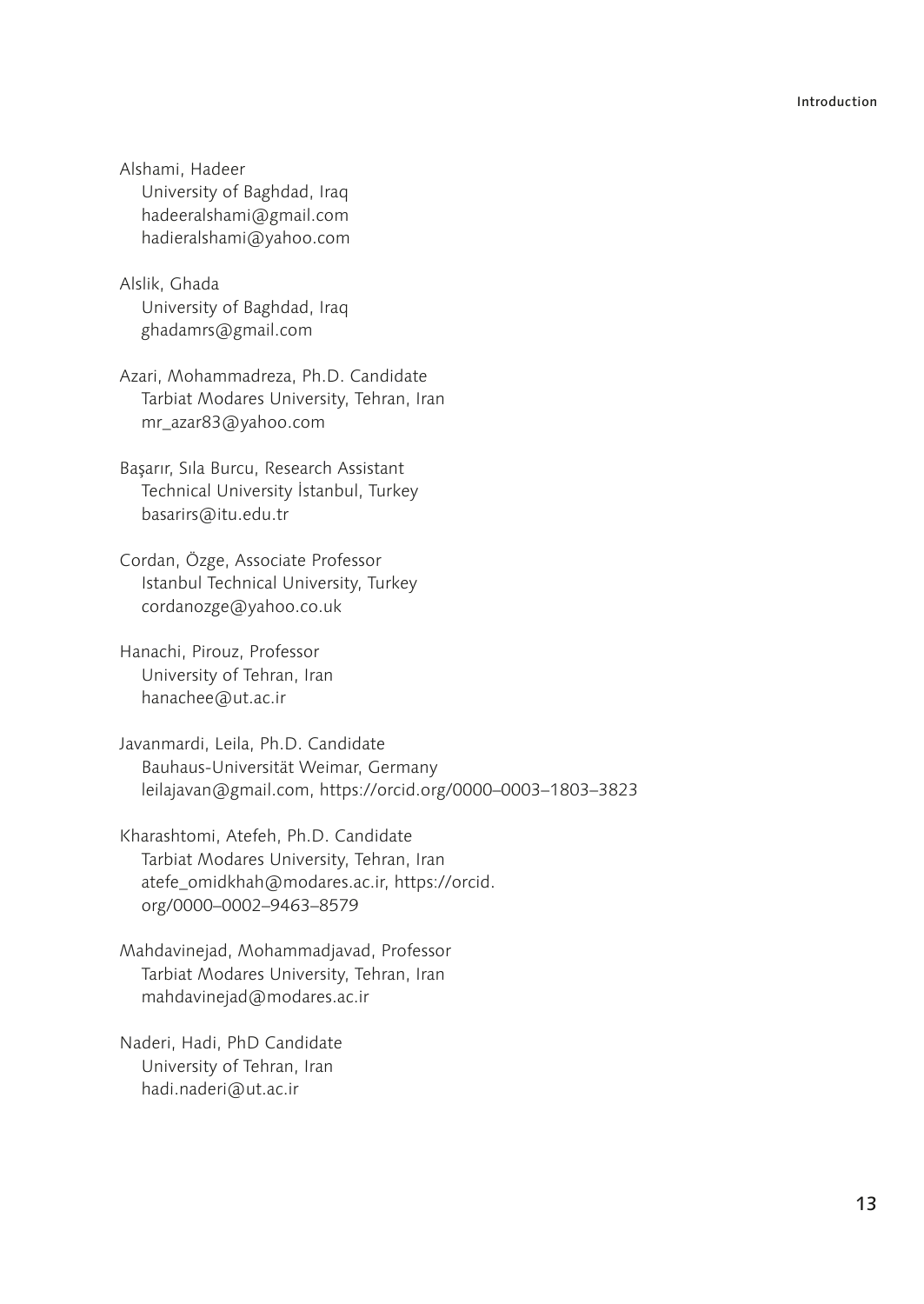#### Introduction

Orbasli, Aylin, BArch, DPhil Oxford Brookes University, UK aorbasli@brookes.ac.uk, https://orcid.org/0000–0002–7148–7640

Rasoolzadeh, Maryam, Master Student Tarbiat Modares University, Tehran, Iran rasoolzadeh21@gmail.com

Sav, Sedef, Ph.D. Candidate Hacettepe Istanbul Kultur University, Turkey sav.sedef@gmail.com

Somayeh, Fadaei Nezhad, Ph.D. Associate Professor University of Tehran, Iran sarafadaei@ut.ac.ir, https://orcid.org/0000–0001–5761–8141

Talaei, Maryam, Ph.D. Candidate Tarbiat Modares University, Tehran, Iran m-talaei@modares.ac.ir

Torkameh, Aidin, Ph.D. student in Environmental Studies York University, Toronto, Canada aidint@yorku.ca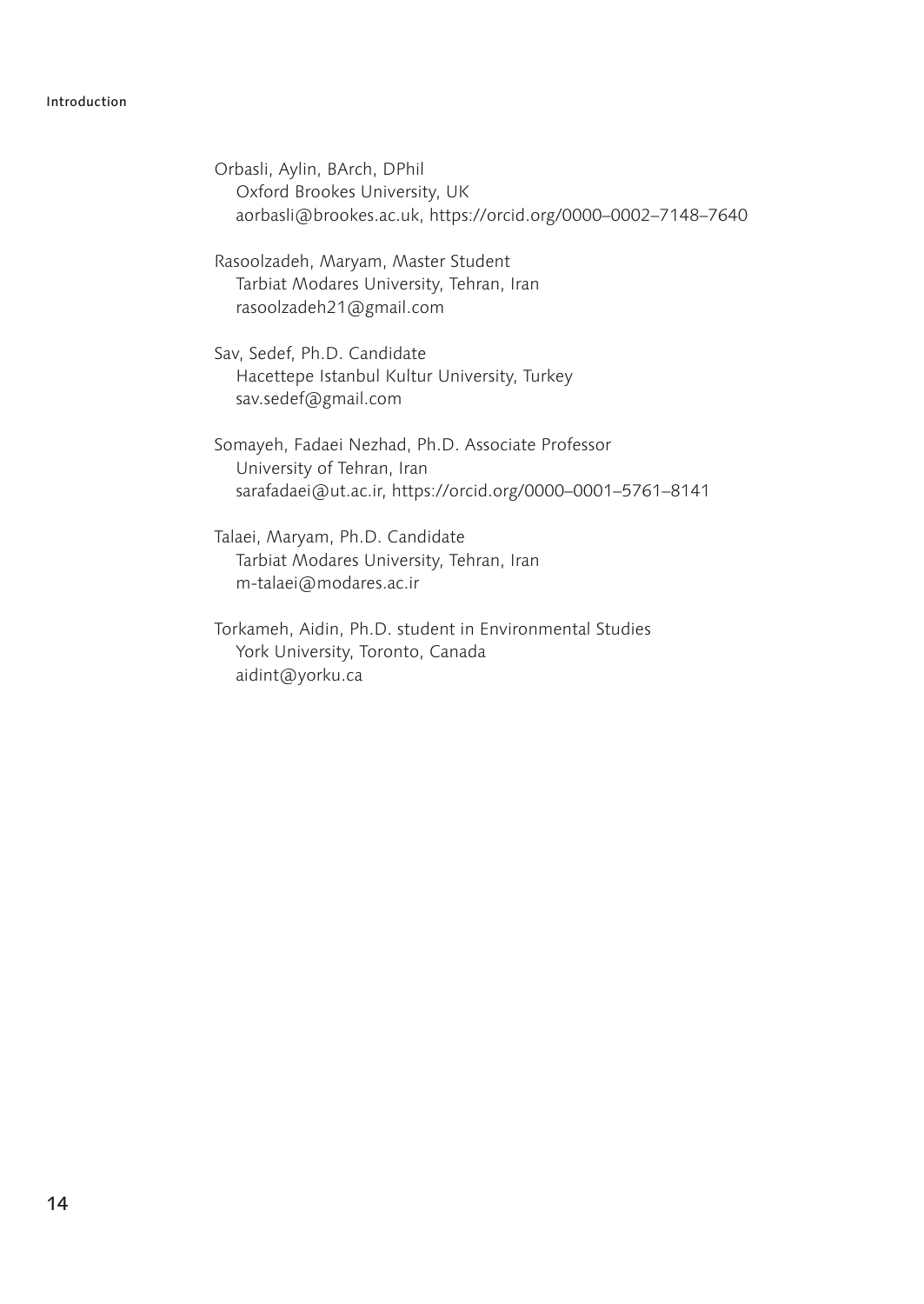# **CHAPTER ONE:**

## Architecture of Modernity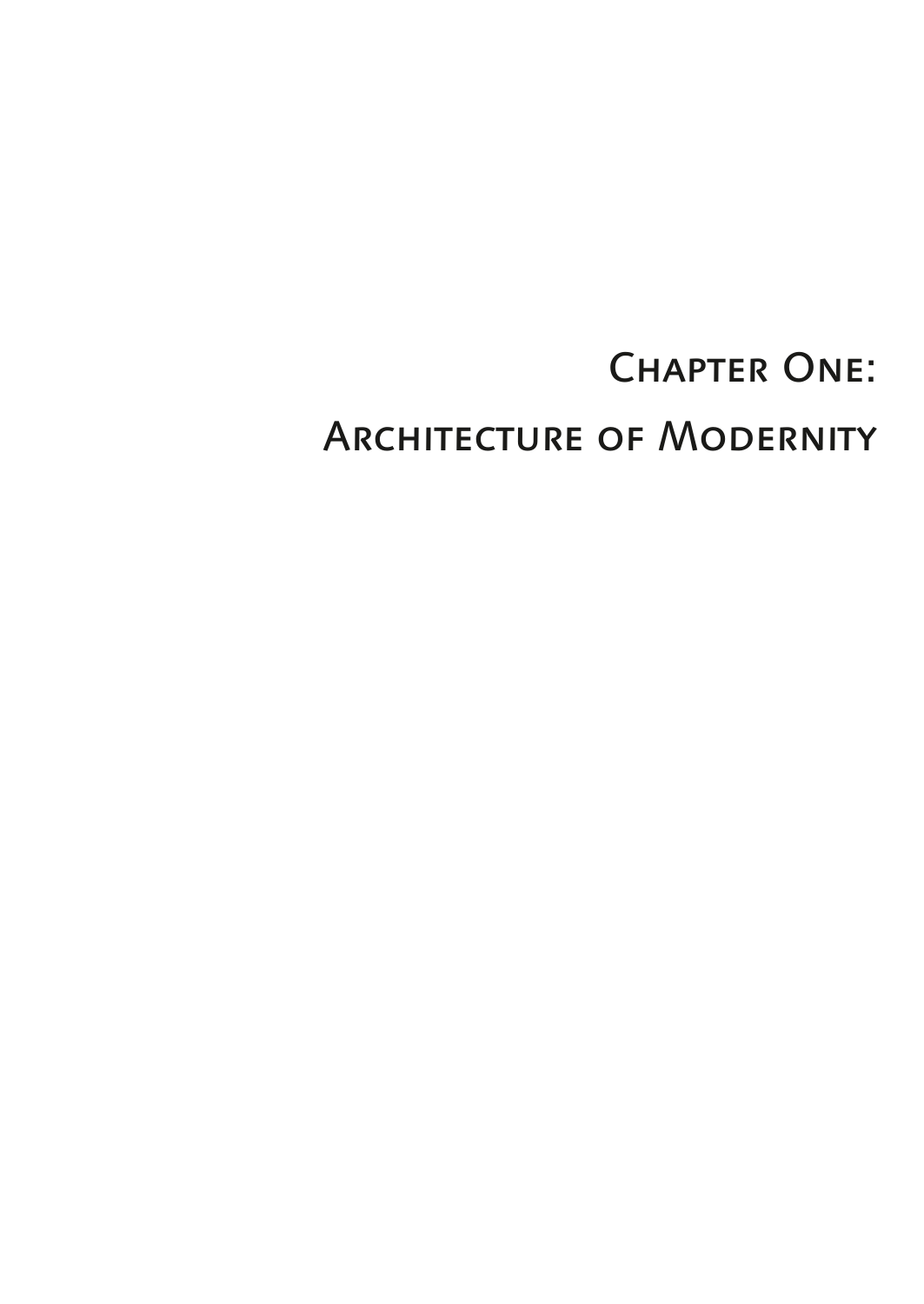### I Preserving the modernist vernacular in the Middle East

Aylin Orbasli Oxford Brookes University, UK

#### Abstract

This paper focuses on the fast disappearing urban heritage of the modernist neighbourhoods in the Middle Eastern. This, often overlooked, architectural legacy of the mid-twentieth century is significant for the role it played in the early transformation of many cities into their *modern* image. Though often modest in scale these buildings collectively exemplify a critical period of modernisation and urbanisation in the region. Rarely recognized as *heritage* the modernist vernacular is rapidly disappearing as it is subsumed by urban growth and renewal or adapted beyond recognition. There are, however, a number of examples where the value of this heritage and early modernist neighbourhoods is being recognized, though often in the context of new functions.

#### 1 Introduction

It is now widely accepted that the modernist architecture that emerged in the MENA region in the middle of the twentieth century is not simply a replication of an international style, but a uniquely local and regional expression in the spirit of its time (Isenstadt, & Kishwar, 2008). Designed by a combination of Western architects, émigré architects and local architects trained abroad, modernist architecture has made a distinct mark on the region with significant politico-geographic variations. In the process, highly iconic buildings have emerged, and some such as the Sheraton in Doha or the emblematic Kuwait towers have become national symbols and arbiters of a tradition